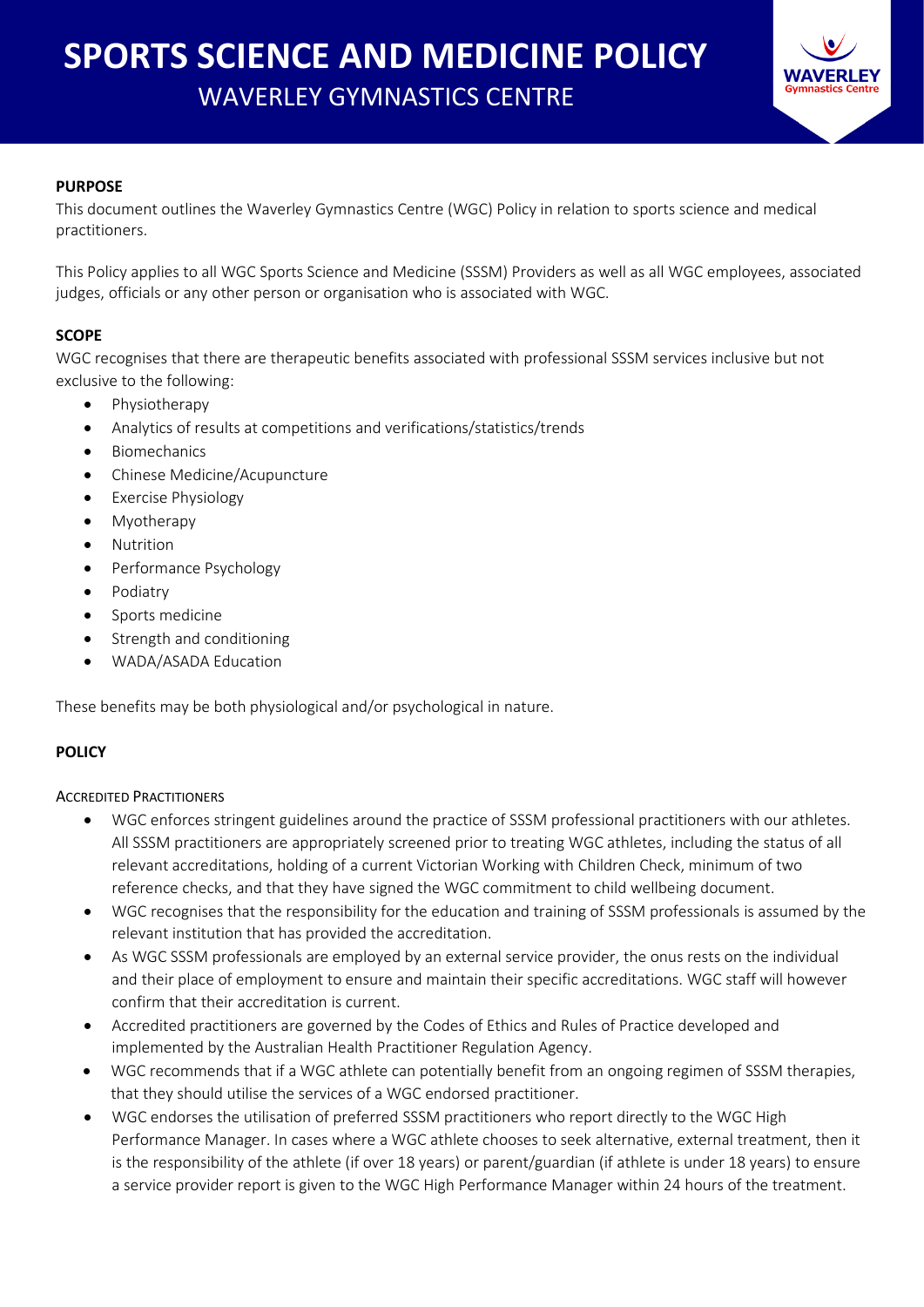

- A sports medicine professional should have expressed and informed consent from the WGC athlete prior to commencing treatment. For athletes under the age of 18 years, there must also be informed consent from the athlete's parent or guardian.
- Under no circumstances are WGC athletes under the age of 18 years to be alone with a SSSM practitioner. Furthermore, the expectation is that a parent/guardian should be present during the treatment.
- In instances where a parent/guardian is unable to be present, it is preferred that two SSSM practitioners are present while the treatment is taking place. In cases where this is not possible, there is to be prior arrangements made with the WGC coaching or management team to ensure a WGC employee is present for the duration of treatment.
- For WGC athletes over the age of 18, it is expected treatment take place in an interruptible environment where WGC employees are aware of the treatment taking place.

## **MASSAGE**

WGC is committed to increasing the knowledge and awareness of gymnasts and their families of the importance of massage in our programming, therefore, will provide educational workshops involving self-management techniques such as massage and stretching. The recording of the current Physiotherapist lead workshop on self-massage is available in WGC's online training platform, Inside Waverley, for current gymnasts and families to view at any time. This will also be a reference point for new gymnasts and families coming into the squad program as part of their onboarding process.

Only appropriately qualified SSSM professionals are permitted to massage athletes within their scope of practice while participating in WGC programs unless written consent is provided and approved by firstly the WGC athlete (if over 18 years) or parent/guardian (if the athlete is under 18 years), and subsequently the Child Wellbeing Manager. In such cases, this would still only allow for a WGC employee who has qualifications in massage therapy, to perform that massage function. Under no circumstances are other WGC employees or WGC athletes to perform massage on another WGC employee or WGC athlete.

# **BREACH OF POLICY**

Breaches of this policy include but are not limited to:

- Inappropriate or unnecessary physical contact of any kind
- Gymnasts under the age of 18 being unaccompanied by a parent/guardian or WGC staff member during treatment
- Gymnast treatment taking place outside of the designated treatment areas within WGC/GV/GA facilities
- Non permitted employees/individuals providing treatment to gymnasts

## *Breach of Policy Reporting Process*

For any breaches or complaints related to this policy please contact the appropriate WGC employee as outlined in the WGC Questions and Concerns Procedure located at the following link: <https://www.wgc.org.au/policies/>

WGC will follow the complaints procedure as per the Gymnastics Australia (GA) Member Protection Policy located at the following link:

[https://www.gymnastics.org.au/images/national/About\\_Us/By\\_laws\\_Policies\\_Tech\\_Regs/Member\\_Protection\\_Policy](https://www.gymnastics.org.au/images/national/About_Us/By_laws_Policies_Tech_Regs/Member_Protection_Policy_0219.pdf) [\\_0219.pdf](https://www.gymnastics.org.au/images/national/About_Us/By_laws_Policies_Tech_Regs/Member_Protection_Policy_0219.pdf)

The below outlined process is applicable to WGC staff, volunteers, gymnasts and relations in regard to breach of policy.